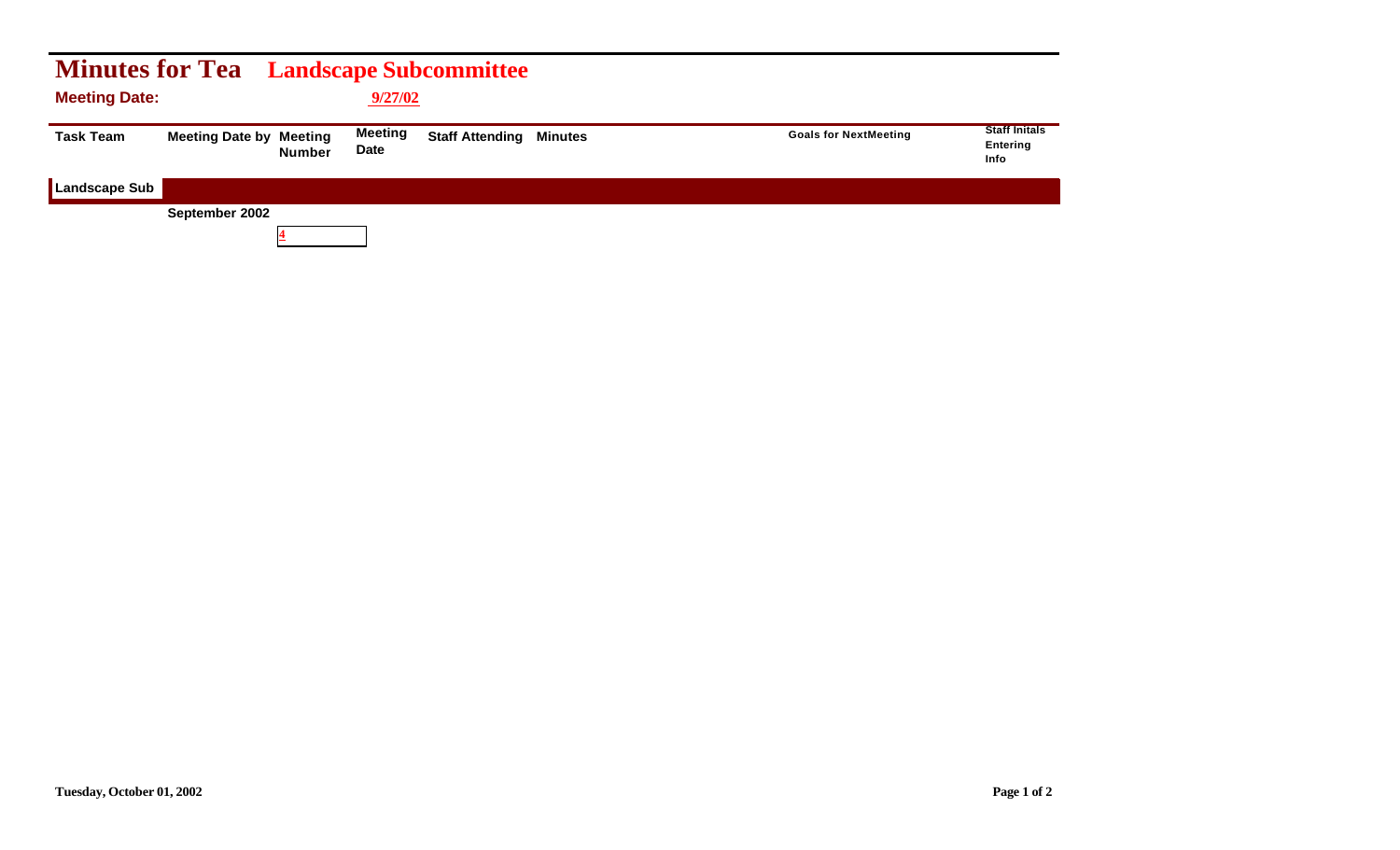| <b>Task Team</b> | <b>Meeting Date by Meeting</b> | <b>Number</b> | <b>Meeting</b><br><b>Date</b> | <b>Staff Attending</b>           | <b>Minutes</b>                                                                                                                                                                                                                                                                                                                                                                                                                                                                                                                                                                                                                                                                                                                                                                                                                                                                                                                                                                                                                                                                                                                                                                                                                                                                                                                                                                                                                                                                                                                                                                                                                                                                                                           | <b>Goals for NextMeeting</b>                                                                                                                                                                                                                                                                                                                                                                                                                                          | <b>Staff Initals</b><br>Entering<br>Info |
|------------------|--------------------------------|---------------|-------------------------------|----------------------------------|--------------------------------------------------------------------------------------------------------------------------------------------------------------------------------------------------------------------------------------------------------------------------------------------------------------------------------------------------------------------------------------------------------------------------------------------------------------------------------------------------------------------------------------------------------------------------------------------------------------------------------------------------------------------------------------------------------------------------------------------------------------------------------------------------------------------------------------------------------------------------------------------------------------------------------------------------------------------------------------------------------------------------------------------------------------------------------------------------------------------------------------------------------------------------------------------------------------------------------------------------------------------------------------------------------------------------------------------------------------------------------------------------------------------------------------------------------------------------------------------------------------------------------------------------------------------------------------------------------------------------------------------------------------------------------------------------------------------------|-----------------------------------------------------------------------------------------------------------------------------------------------------------------------------------------------------------------------------------------------------------------------------------------------------------------------------------------------------------------------------------------------------------------------------------------------------------------------|------------------------------------------|
|                  |                                |               | 9/27/02                       | Beau, David K,<br>Charlie, Staff | Marcie, Bruce, excused absence<br>Meeting began at 1:15<br>David K arrived at 1:35<br>Jon indicated Kathy Spain resigned stating she was<br>interested in invasive species and not so much landscape<br>code changes.<br>1. First item on Agenda was developing recommend<br>Street Tree List. Beau recommended creating list based on<br>Large and Small trees. Charlie provided the Committee an<br>adopted Tree for planting in swales from the Village of<br>North Palm Beach (Ord. 08-2000). He stated this list was<br>adopted in March of 2000 and was reviewed by Engineer,<br>Landscape Architect and Nursery person. The list had<br>plants taken from the FPL recommended list.<br>3. The Committee reviewed list and generally agreed the<br>list was good as a general guideline for street trees. Beau<br>and David K, recommended Needle Palm be deleted.<br>Also, Beau recommended adding Pond Cypress and DG<br>recommended Oleander and Ligustrum be added to small<br>trees.<br>4. Jon indicated this list would be converted to a dbase<br>look similar to our other Lists developed at last meeting<br>and would be circulated to Utilities and Engineering for<br>comments. Also, this list could be used for later<br>Committee discussion to R/W cross sections and trees.<br>5. Second item on Agenda was Buffer Layering Concept.<br>Jon went over history behind where staff came up with<br>the layering concept. Committee went over the handouts<br>and discussed the concept as being a good idea but were<br>concerned with way plants would be calculated. Staff to<br>take recommendations on calculation and revise them and<br>bring back to committee.<br>Meeting adjourned at 2:35 | 1. Staff is making final changes to JPM<br>Recommend Plant list from last<br>weeks meeting.<br>2. Staff will create Street Tree List<br>based on Village of North Palm<br>Beach list and comments from<br>Committee members. Staff will<br>bring this back to Committee for<br>final comments.<br>3. Staff to revise the Buffering<br>Layering Concept in terms of<br>calculating plant material required.<br>Also, modify graphics per<br>Committee member comments. |                                          |